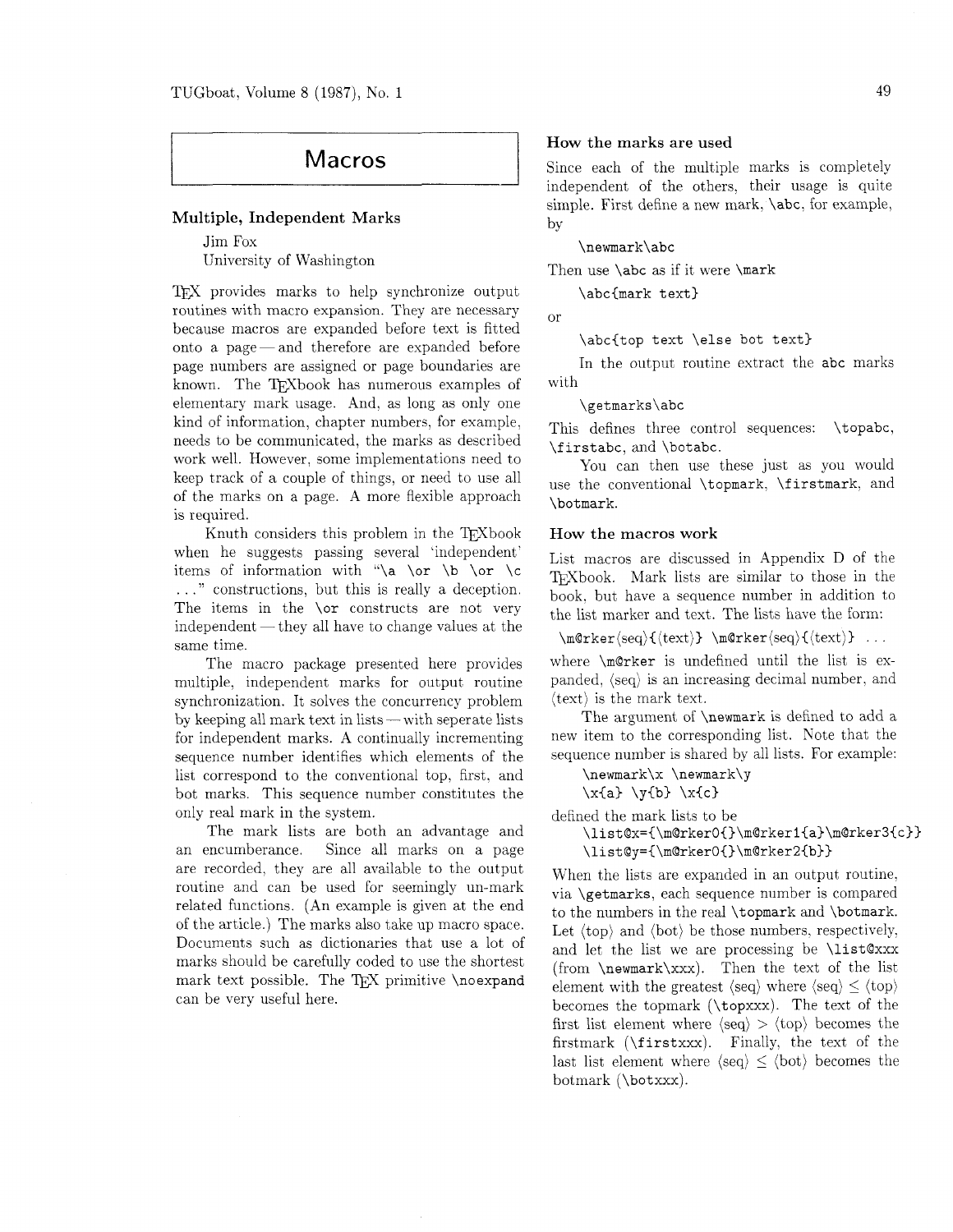## **An example that uses all of the marks**

Here is a partial crossreference capability that makes use of mark lists.

Define an alternate mark list scanner

```
\catcodei@=11 
\def \m@rksdef @#I(% 
   \ifnum\curm@rk>\bm@rk \let\m@rker=\m@rkrecover 
     \t@b=\e@{\e@\m@rker\the\curmQrk{#l)~% 
   \@else \ifnum\curm@rk>O 
     \m@rk@csafter{\xdef}{#l){\number\pageno)\@fi 
     \t@a={\m@rkerO{}}\@fi}
\cat code ' @=I2
```
At the beginning of your file initialize the cross-reference mark list

\newmark\xref % marker for cross references

and in the output routine

```
\begingroup\let\m@rkscan@=\m@rksdef@ 
 \getmarks\xref 
 \endgroup
```
Then a cross-reference definition,  $\xref{alfa},$  for example, will define the control sequence \alfaxref to expand to the page number of the page containing the "\xref{alfa}". The output routine must have processed the page in question. of course.

## **The marks macro package**

```
%
% multi-marks macro package 
% by Jim Fox, Oct 1986 
% 
\catcode'\@=11
% 
% \expandafter is used a lot, so we use a short name for it 
% 
\let\e@=\expandaf ter 
% 
\toksdef\t@a=O \toksdef\t@b=2 \toksdef\t@c=4 % temporary registers 
% 
% \list@cs makes a control sequence by adding the preface 'list@'<br>% to its argument; e.g., \list@cs\xx --> \list@xx
      to its argument; e.g., \list@cs\xx --> \list@xx
% Note that it requires a double expansion 
70 
% \list@csafter reaches over its argument to create a control sequence 
% via \list@cs; e.g., \list@csafter\def\xx --> \def\list@xx
% \def\list@cs#1{\csname list@\string#1\endcsname}
\def\list@csafter#1{\e@\e@\e@#1\list@cs}
```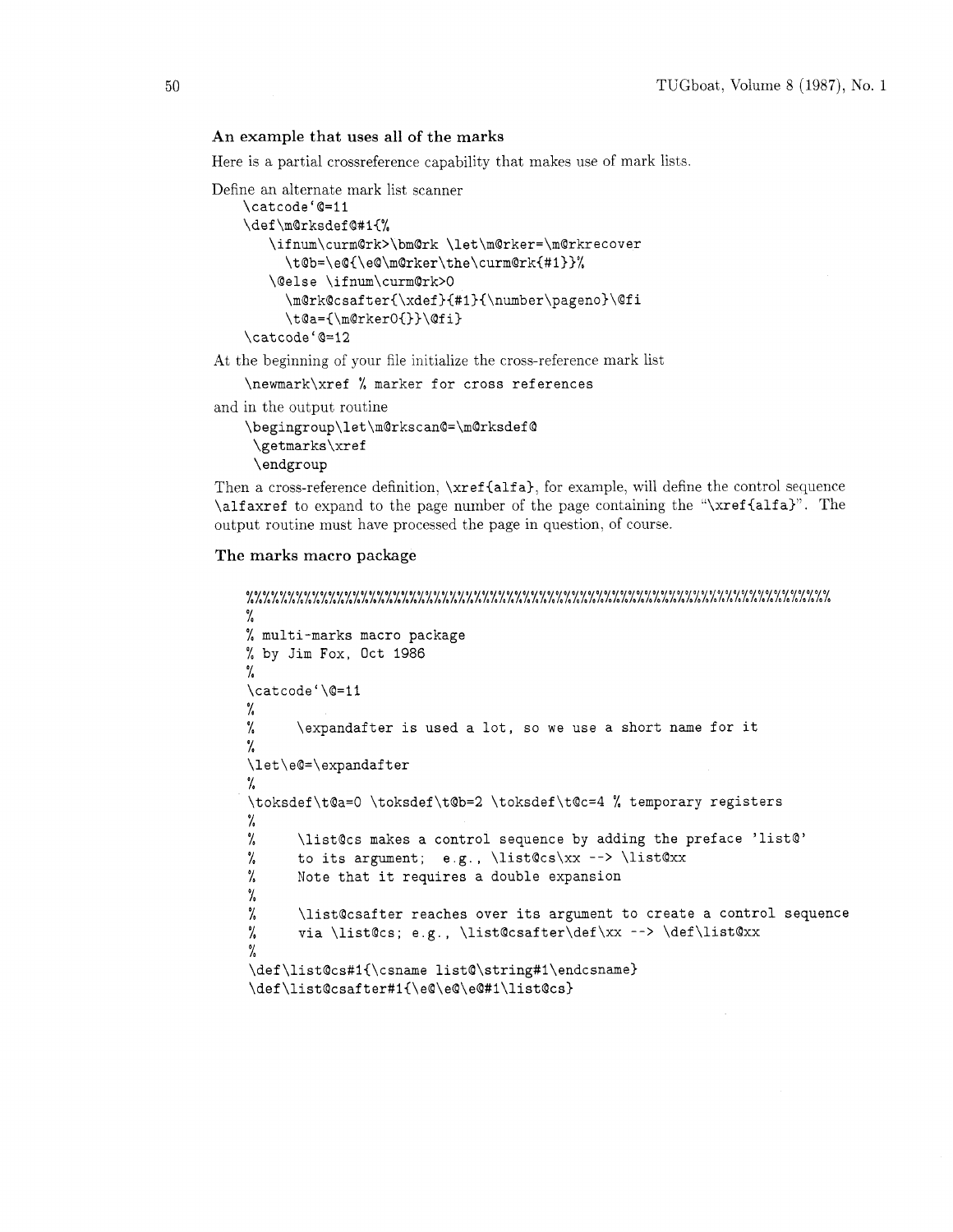```
% 
% \newmark\xx defines a new mark. It initializes the mark's<br>% list macro, \list@xx, and defines \xx.
      list macro, \listxx, and defines \xx.
% 
% The list macros, \list@xx in this example, have the form:<br>% \m@rker<seq>{<text>}
          \m@rker<seq>{<text>}
% \mathcal{M} \mQrker<seq>{<text>}.....
% where \backslashm@rker is undefined until the list is actually expanded,
% <seq> is a continually incrementing, decimal sequence number, 
% and <text> is the actual mark text. 
% 
% The new mark, \xx in this example, is defined to add its argument, 
% along with a \m@rker and sequence number to the end of the % corresponding list. It also sets a 'real' mark containing
% corresponding list. It also sets a 'real' mark containing the 
      new sequence number.
% 
\newcount\m@rkcounter\m@rkcounter=0 
\def\newmark#1{\begingroup\escapechar=-I 
  \list@csafter\gdef#1{\m@rkerO{}}% start list
  \long\gdef#l##l{\begingroup\escapechar=-l\setm@rks 
    \list@csafter\addm@rk#1{\the\m@rkcounter{##1}}\endgroup}\endgroup}
% 
% \addm@rk puts the \m@rker, sequence number, and new mark text
% at the end of a 'list' macro. 
% 
\long\def \addm@rk#l#2{\t@a=\e@C#l)\xdef #l{\the\t@a\noexpand\m@rker#2}} 
% 
% \setmarks increments the mark counter and sets the mark 
% 
\label{thm:main} $$\def\setm@rks{\global}\advance\m@rkcounter by1\mark{\the\m@rkcounter}}% 
% In an output routine \getmarks\xx will extract from \list@xx 
% the appropriate \topxx, \f irstxx, and \botxx marks. 
% 
\newcount\tm@rk \newcount\bm@rk % top and bot mark numbers 
\newcount\ecs@ve % saves the value of \escapechar 
\newif\ifnofirstm@rk % true when \firstxx has been defined 
\newcount\curm@rk % records the sequence number from the mark list
% 
% \m@rk@csafter reaches over its first argument to build 
% one of the control sequences; \topxx, \firstxx, or \botxx 
% e.g., if the text was \getmarks\xx, then \m@rkname expands to 'xx'
% and \m@rk@csafter\show{top} --> \show\topxx 
% and \m@rk@csafter{\long\e@\def}{bot} --> \long\def\botxx
% 
\def\mOrk@csafter#l#2{\e@#l\csname#2\m@rkname\endcsname)
```